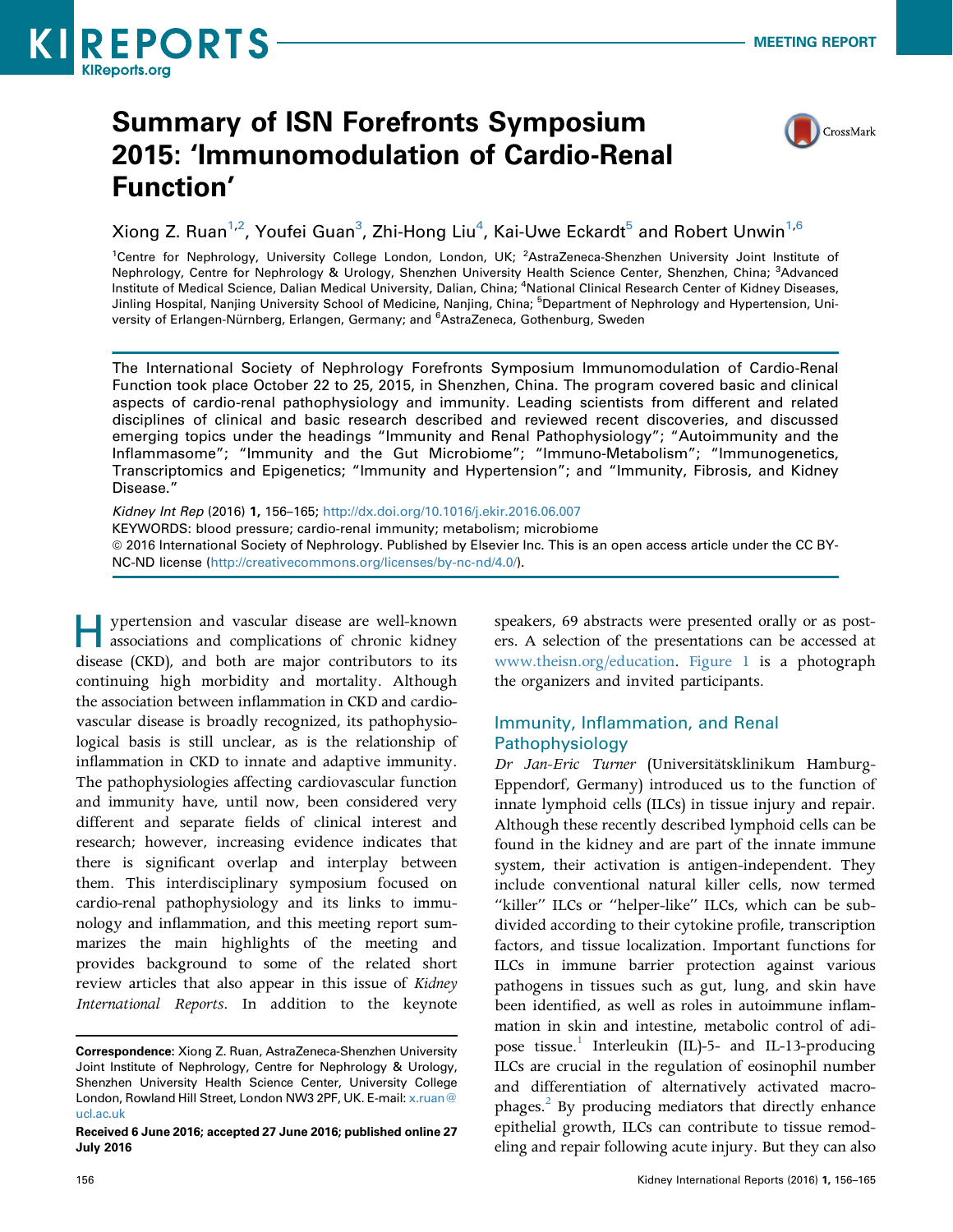<span id="page-1-0"></span>

Figure 1. Group photograph of the meeting organizers and invited speakers.

have deleterious effects on progression of organ fibrosis by employing similar cytokine pathways. Most ILCs are GATA-3 positive and long-lasting; however, the role of ILC subtypes in the kidney as a source of T helper-cellassociated cytokines and their function in renal inflammation and fibrosis requires more study.<sup>3</sup>

Dr Stephen Alexander (Children's Hospital at Westmead, Australia) provided an overview of the interaction of the innate and adaptive or cognate immune systems in glomerulonephritis (GN). Inflammation and repair in kidney disease are affected by both systems, with important mechanisms of repair involving regulatory T cells. These cells provide protection against innate immune-mediated (macrophage) kidney injury and renal impairment in children with cardiac disease, as well as playing a role in different macrophage and dendritic cell subsets in various models of  $GN<sup>4,5</sup>$  $GN<sup>4,5</sup>$  $GN<sup>4,5</sup>$ 

Dr Jeremy Hughes (University of Edinburgh, UK) provided further insight into the diversity of function of macrophages beyond the conventional M1/M2 paradigm, suggesting a potentially wider role for these cells in the response to renal injury and repair. Macrophage depletion can limit renal injury and scarring, but also impair regeneration and repair. These cells are involved in GN, diabetic nephropathy, tubulointerstitial fibrosis, acute kidney injury (AKI), transplant rejection, cystic renal disease, and ischemic preconditioning, all of which emphasize their importance in renal pathology. $6$  Recent studies have also

highlighted the significance of the local tissue microenvironment: Exposure to chemokines and growth factors secreted by tubular epithelial cells such as colony stimulating factor-1, with upregulation of microRNA-21, can direct macrophage polarization and limit inflammation and facilitate repair. Although this can expedite resolution of acute injury, it may be less successful in chronic disease. A deeper understanding of the induction and control of macrophage activation and resulting phenotype, as well as the intracellular signaling pathways that regulate macrophage responses, and mediators involved in the cross-talk between macrophages and parenchymal cells, will lead to new therapeutic options in renal disease.

Dr Kunling Ma (Southeast University, China) discussed the contribution of increased circulating platelet microparticles, the most abundant microparticle subtype, $\frac{7}{7}$  $\frac{7}{7}$  $\frac{7}{7}$  to glomerular endothelial injury in diabetic nephropathy. The release of platelet microparticles is thought to be proinflammatory, eliciting a cytokine response. Platelet microparticles may be useful biomarkers of endothelial injury, as well as suitable targets for treatment in diabetes.

#### Autoimmunity and the Inflammasome

Dr Minghui Zhao (Peking University First Hospital, China) discussed small vessel antineutrophil cytoplasmic antibody-associated vasculitis and immunity. The majority of patients in China with antibody-associated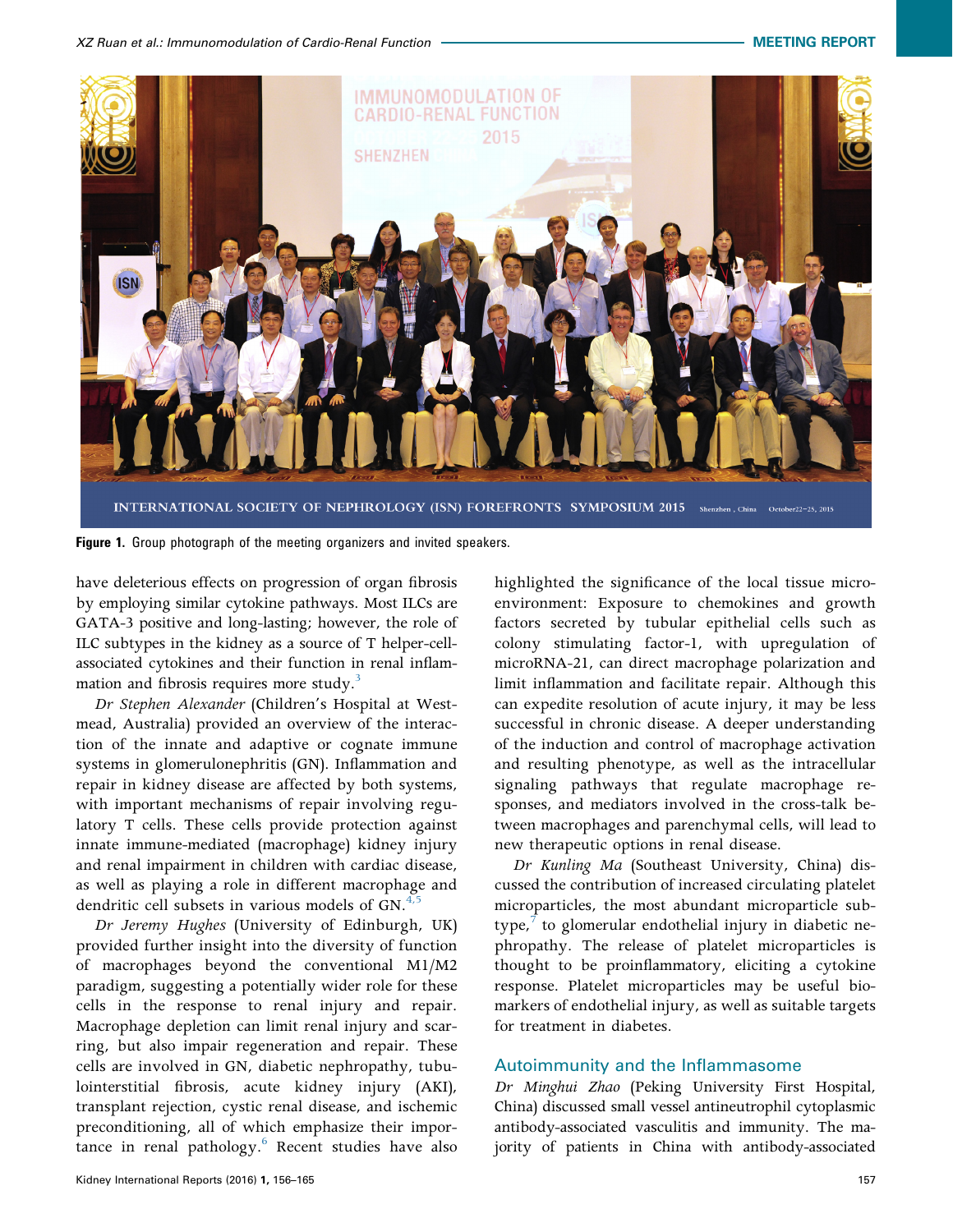vasculitis have myeloperoxidase–antineutrophil cytoplasmic antibody positive microscopic polyangiitis, which is more common in elderly persons and typically affects the kidneys as pauci-immune crescentic GN. Activation of complement via the alternative pathway has been shown to be critical, particularly the interaction between C5a and its receptor CD88 (C5aR), producing an amplification loop for neutrophil recruitment and activation that involves sphingosine-1-phosphate signaling<sup>8</sup>; mice lacking C5aR are protected from antineutrophil cytoplasmic antibody-related GN, and C5a in vitro primes neutrophils for an antineutrophil cytoplasmic antibody-induced oxidative burst and degranulation. A small molecule antagonist of C5aR, CCX168, is currently in clinical trials.

Dr Felix Knauf (University of Erlangen-Nürnberg, Germany) provided a renal perspective on the inflammasome. Inflammasomes are part of the innate immune system and are signaling platforms assembled in response to microbe-specific, as well as nonmicrobial, antigens. On activation, proinflammatory cytokines such as IL-1 and IL-18 are released that engage immune defenses to trigger an inflammatory form of cell death termed pyroptosis.<sup>[9](#page-8-0)</sup> He reviewed current knowledge of the role of the inflammasome in the pathogenesis of some forms of kidney injury and disease.<sup>[10](#page-8-0)</sup> Crystalopathies are particular examples of NLRP3 inflammasome-mediated injury and crystal (urate or oxalate) deposition in the kidney can cause both acute and chronic kidney injury. $\frac{11}{11}$  $\frac{11}{11}$  $\frac{11}{11}$ 

Dr Chuan Wu (Brigham and Women's Hospital and Harvard Medical School, USA) discussed the regulation of T helper 17 cells and a link with salt sensing and serum glucocorticoid kinase-1 signaling via IL-23 and its receptor (IL-23R). IL-23R is also associated with inflammatory autoimmune disease, particularly in the intestine. In a T cell-dependent model of colitis, serum glucocorticoid kinase-1 promotes inflammatory T helper 17 cells and inhibits Foxp3+ regulatory T cells.<sup>12</sup> Serum glucocorticoid kinase-1 regulates IL-23R expression, which in turn maintains T helper 17 cell function. This illustrates an important role for serum glucocorticoid kinase-1 in the interplay between T helper 17 effector cells and Foxp3+ regulatory  $T$  cells in inflammatory bowel disease.

Dr Dan Liu (Zhong Da Hospital, China) considered the role of albuminuria in the development and progression of CKD by promoting tubulointerstitial inflammation and fibrosis and discussed the part played by megalin or cubilin-mediated albumin uptake, its transfer into lysosomes, and the link to tubular cell activation of the NLRP3 inflammasome and tubulointerstitial inflammation. Silencing of megalin or cubilin expression was shown to inhibit albumin-induced NLRP3 activation as a

result of lysosomal leakage of hydrolases, such as cathepsin B, when tubular epithelial cells are exposed to excess albumin.<sup>13</sup>

Dr Rujun Gong (Nanjing Drum Tower Hospital, China) talked about glycogen synthase kinase  $3\beta$ (initially identified as an inactivator of glycogen synthase) inhibition, which can promote macrophage polarization and reduce inflammation and acute and chronic kidney damage following AKI. Gong's group has shown that inhibition of glycogen synthase kinase  $3\beta$  by TDZD-8, a selective inhibitor, reduces kidney inflammation and injury in AKI by regulating macrophage recruitment and polarization. Recent studies demonstrated that systemic administration of a small molecule glycogen synthase kinase  $3\beta$  inhibitor given before and 36 hours after AKI significantly attenuated renal inflammation. Kidney macrophage infiltration was also reduced, and switching from a proinflammatory M1 to an anti-inflammatory M2 phenotype was promoted. These changes were associated with less tissue injury and more rapid recovery of renal function, with fewer histologic features of AKI and less fibrosis.<sup>[14](#page-8-0)</sup>

Dr Fan Yi (Shandong University, China) reported on a podocyte-specific knockout of Sirtuin-6 (SIRT6) (a deacetylase with anti-inflammatory properties) that leads to more renal injury in a rat model of diabetic nephropathy by heightening inflammation. Dr Yi has shown that high glucose selectively down-regulates SIRT6 expression in podocytes, rather than in glomerular endothelial or mesangial cells, or in tubular epithelial cells. In vivo, podocyte-specific knockout of SIRT6 aggravated podocyte dysfunction and enhanced the inflammatory response. In vitro, overexpression of SIRT6 restored reduced nephrin expression caused by high glucose. SIRT6 can also decrease NLRP3 inflammasome activation by selectively inhibiting Notch 1 signaling, indicating a role for SIRT6 in hyperglycemiainduced podocyte injury.

## Immunity and the Gut Microbiome

Dr Liping Zhao (Shanghai Jiao Tong University, China) gave an overview of the relationship between changes in the gut microbiota and chronic inflammation due to bacterial endotoxins. Zhao reported that the endotoxinproducing bacterium Enterobacter cloacae B29 isolated from the gut of morbidly obese humans caused an obesity phenotype with increased adiposity, systemic inflammation, and insulin resistance in germ-free mice. Specific types of gut microbiota have the genetic potential to contribute to the development of metabolic disease.<sup>[15](#page-8-0)</sup> Profiling of urinary metabolites from bacteria by nuclear magnetic resonance and mass spectrometry can be correlated with the gut microbiome. Using this approach in the dietary treatment of patients with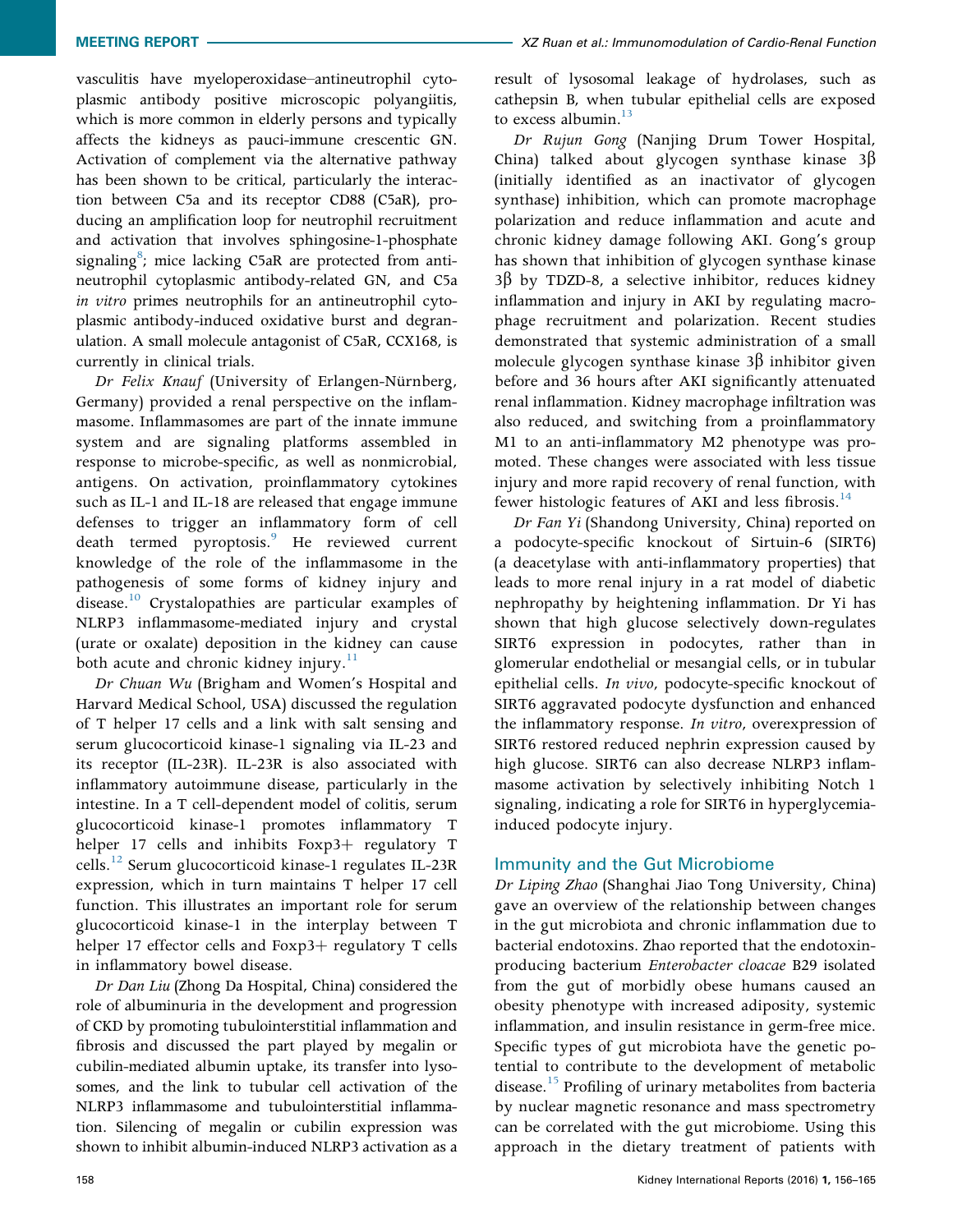Prader-Willi syndrome (with hyperphagia and obesity), Zhao has compiled and correlated 100 draft genomes of prevalent gut bacteria from a large metagenomic dataset, and identified bacteria with enzymes that convert choline to trimethylamine. Trimethylamine is metabolized in the liver to trimethylamine N-oxide and is a recognized uremic toxin linked to atherogenesis and increased cardiovascular morbidity and mortality.<sup>[16](#page-8-0)</sup> The significance and role of the gut microbiome in chronic metabolic diseases is just emerging.

Dr Gregory F. Sonnenberg (Weill Cornell Medicine, USA) discussed the immune system and its critical role in protecting against infection from pathogenic organisms. However, studies in patients indicate that abnormal host immune responses to the commensal gut bacteria that normally colonize the body's barrier surfaces are causally linked to the pathogenesis and progression of several chronic infectious, and inflammatory and metabolic diseases, including HIV, inflammatory bowel disease, and cancer. Using advanced immunologic and microbiologic approaches to interrogate the relationship between the mammalian immune system and intestinal commensal bacteria, Sonnenberg identified a critical role for ILCs in orchestrating the host relationship to defined subsets of commensal bacteria. $17,18$  Delineating these complex interactions will provide a better understanding of the pathogenesis of multiple chronic inflammatory diseases and help in developing novel therapeutic strategies that target commensal bacteria-dependent chronic inflammation.

Dr Frank J. Gonzalez (National Cancer Institute, USA) discussed the gut microbiome in the context of obesity and fatty liver disease (nonalcoholic steatohepatitis), describing effects of the gut microbiota on host bile acid composition and hepatic and intestinal farsenoid X receptor (FXR) signaling. Bile acid metabolism is tightly linked to intestinal and hepatic FXR signaling, and FXR plays an important role in the regulation of bile acid synthesis and transport, and hepatic de novo lipogenesis. Manipulation of the gut microbiota in mice to increase the Lactobacillus population, which metabolize the endogenous FXR antagonist tauro- $\beta$ -muricholic acid, is correlated with inhibition or resolution of obesity, decreased insulin resistance, and reduced nonalcoholic steatohepatitis.<sup>[19](#page-8-0)</sup> Intestine-specific FXRnull mice showed that the gut microbiome acts by regulating the bile acid-intestinal FXR-ceramide axis to alter serum ceramide levels, which in turn affect adipose tissue and the liver to decrease weight, insulin resistance, and hepatic lipid levels. $20$  These studies have revealed a new target and potential lead compounds for nonalcoholic steatohepatitis and the treatment of metabolic disease.

#### Immuno-Metabolism

Dr Hans Stauss (University College London, UK) addressed the importance of modulating activity of the key cell growth and metabolism mechanistic target of rapamycin pathway to control T cell function for immunotherapy in cancer. The design of translational strategies for generating heterogeneous T cell immunity against cancer allows for up-regulation, as well as inhibition of the mechanistic target of rapamycin complex 1 pathway, and can be highly selective for therapeutic T cells without affecting systemic mechanistic target of rapamycin complex 1 functions. $21$ 

Dr Youfei Guan (Dalian Medical University, China) gave an overview of prostaglandin E2's role in the regulation of immunity and inflammation. Prostaglandin E2 also has a specific influence on  $CD4+T$ cells: It inhibits the production of the T helper 1 cytokine interferon- $\gamma$  but increases T helper 2 cytokines such as IL-4, IL-5, and IL-13. Prostaglandin E2 shifts the balance away from T helper 1 toward T helper 2, favoring chronic infection and allergic diseases. $^{22}$  $^{22}$  $^{22}$  A better understanding of the biological actions of prostaglandin E2 and its receptors, and signal pathways, in innate and adaptive immunity should facilitate the development of molecular inhibitors or activators for the treatment of infectious and inflammatory diseases, including renal inflammation.

Dr Morgan Fullerton (McMaster University, Canada) discussed the role of adenosine monophosphateactivated protein kinase (AMPK) in inflammation and metabolism in obesity. A model in which the  $\beta$ 1 subunit of AMPK is deleted reveals an anti-inflammatory, insulin-sensitizing role for AMPK  $\beta$ 1 in obesity, and that AMPK  $\beta$ 1 protects macrophages from lipid-induced inflammation.<sup>[23](#page-8-0)</sup> Such studies have also shown that salicylate is an AMPK activator by binding to AMPK  $\beta1^{24}$  $\beta1^{24}$  $\beta1^{24}$  and that macrophage AMPK is antiatherogenic. These findings highlight the therapeutic potential of targeting macrophage AMPK with new or existing drugs to restore lipid homeostasis and resolve inflammation during the early stages of obesityinduced metabolic dysfunction.

## Immunogenetics, Transcriptomics, and **Epigenetics**

Dr Xueqing Yu (Sun Yat-sen University, China) talked about the genetic susceptibility to lupus nephritis, which is more common in Asian and African patients with systemic lupus erythematosus (51%–55%) compared with 14% in whites), and has a strong association with a major histocompatibility complex class II gene cluster region on chromosome 6. Yu's group did a deep sequencing analysis of the major histocompatibility complex region and the protein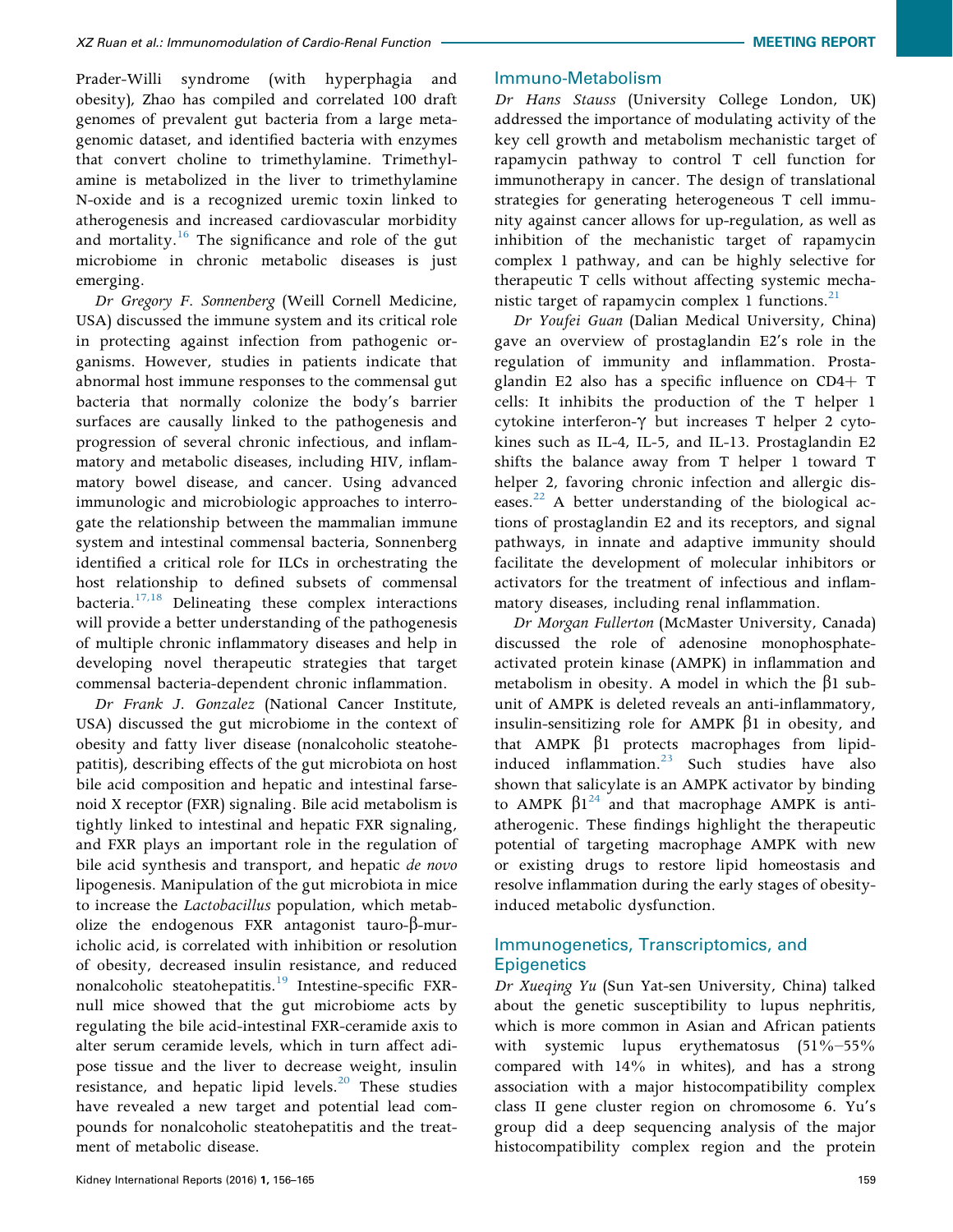coding sequences of 693 known immunity genes for lupus nephritis. They discovered 5 independent risk variants within the major histocompatibility complex region, as well as 3 nonmajor histocompatibility complex risk loci with genome-wide significance; in addition, they also discovered another 2 novel loci with suggestive associations. Of the 6 single-nucleotide polymorphisms, 4 single-nucleotide polymorphisms are novel susceptibility loci for lupus nephritis, and the other 2 are within the reported systemic lupus erythematosus loci. The genes located at these newly associated loci implicate altered function in the modulation of sex hormones, the epidermal growth factor receptor network, and CD4+  $T$  cell signaling. About 16.2% of the phenotypic variance can be explained by all 10 susceptibility variants discovered in these lupus nephritis samples.<sup>[25](#page-9-0)</sup>

Dr Jun Wang (Shenzhen Beijing Genome Institute, China) provided a general overview of the million genomes project at the Beijing Genome Institute. The original Human Genome Project and later 1000 Genome Project demonstrated the power of the context and variation catalog of genetics, and showed the importance of genetic variation in disease. However, much larger datasets are needed to resolve and extend this knowledge with a view to developing personalized or precision medicine.

Dr Joakim Lundeberg (Science for Life Laboratory, Sweden) discussed the innovative and novel technique that his group has developed of transcriptomic or spatial imaging. They have devised a simple strategy that makes it possible to carry out global gene expression analysis in histologic tissue sections, matching the tissue transcriptome with the underlying histologic structure and features at a current resolution of 100  $\mu$ m, and aiming eventually for 30  $\mu$ m. Monitoring of all cells in a tissue section individually by digital RNA sequencing will reshape our basic understanding of cell circuitry and will have profound consequences for our understanding of complex subjects such as tissue differentiation and proliferation, the causes of cancer, organogenesis, and the responses to tissue injury, and also provide new diagnostic insights. Striking (as yet unpublished) examples in prostate cancer and in cardiac development were presented.

Dr Peter Maxwell (Queen's University of Belfast, UK) discussed the importance of epigenetics in diabetic kidney disease, which is known to have an inherited susceptibility that probably underlies the familial clustering of nephropathy and the differences in prevalence of kidney disease in different ethnic populations. Epigenetics refers to heritable (transgenerational) or dynamic changes in gene expression resulting from factors other than a direct change in the DNA

sequence of the genome. These modifications may be inherited or occur in response to current or past environmental exposures such as diet, drugs, or illness. Epigenetic mechanisms may include chromatin remodeling, altered DNA methylation, or changes in the expression of specific microRNAs. Extreme environmental stress may result in long-term epigenetic modification of the genome with an increased lifetime risk of diabetes, cardiovascular disease, or  $\text{CKD.}^{26}$ Altered metabolic states, such as hyperglycemia in diabetes, may lead to changes in gene expression mediated by epigenetic mechanisms and this has been referred to as hyperglycemic memory. $27$  Epigenetic biomarkers could prove useful in stratifying individuals at higher risk of developing diabetic kidney disease. Epigenetic features are also attractive therapeutic targets, because they may be amenable to alteration or reversal, offering potential for drugs that can selectively target epigenetic changes in particular tissues and cell types.

Dr Assam El-Osta (Baker IDI Heart and Diabetes Institute, Australia) discussed DNA methylation and sequencing that identifies CTCF (an enhancer blocking protein) regulated genes implicated in diabetic complications. Genetic variability cannot explain why some individuals and some families seem programmed to have a high rate of complications.<sup>[28](#page-9-0)</sup> El-Osta discussed the Finnish Diabetic Nephropathy (FinnDiane) Study result suggesting that specific epigenetic events contribute to programming for the development and progression of diabetes complications.

# Immunity and Hypertension

Dr Bernard Rossier (University of Lausanne, Switzerland) delivered the opening lecture on evolutionary medicine and the hypertension pandemic. He emphasized the critical role of the renin-angiotensinaldosterone-system (RAAS) in salt conservation during evolution in vertebrates, and in the control of blood pressure, and focused on the importance of genetic and environmental factors in explaining the variability of the blood pressure trait.<sup>[29](#page-9-0)</sup> He also discussed the geneculture-environment mismatch hypothesis as the basis of the hypertension pandemic, and why evolutionary medicine is an important and emerging field with potential to identify new diagnostic tests, drug targets, and therapies. $30$ 

Dr Jens Titze (Vanderbilt-University, USA, and University of Erlangen-Nürnberg, Germany) discussed gut-kidney interactions, metabolism, and fluid and electrolyte homeostasis. Investigation of salt and water balance traditionally relies on short-term studies of bodily responses to extremes in salt intake. Ultra-longterm sodium balance studies suggest that steady-state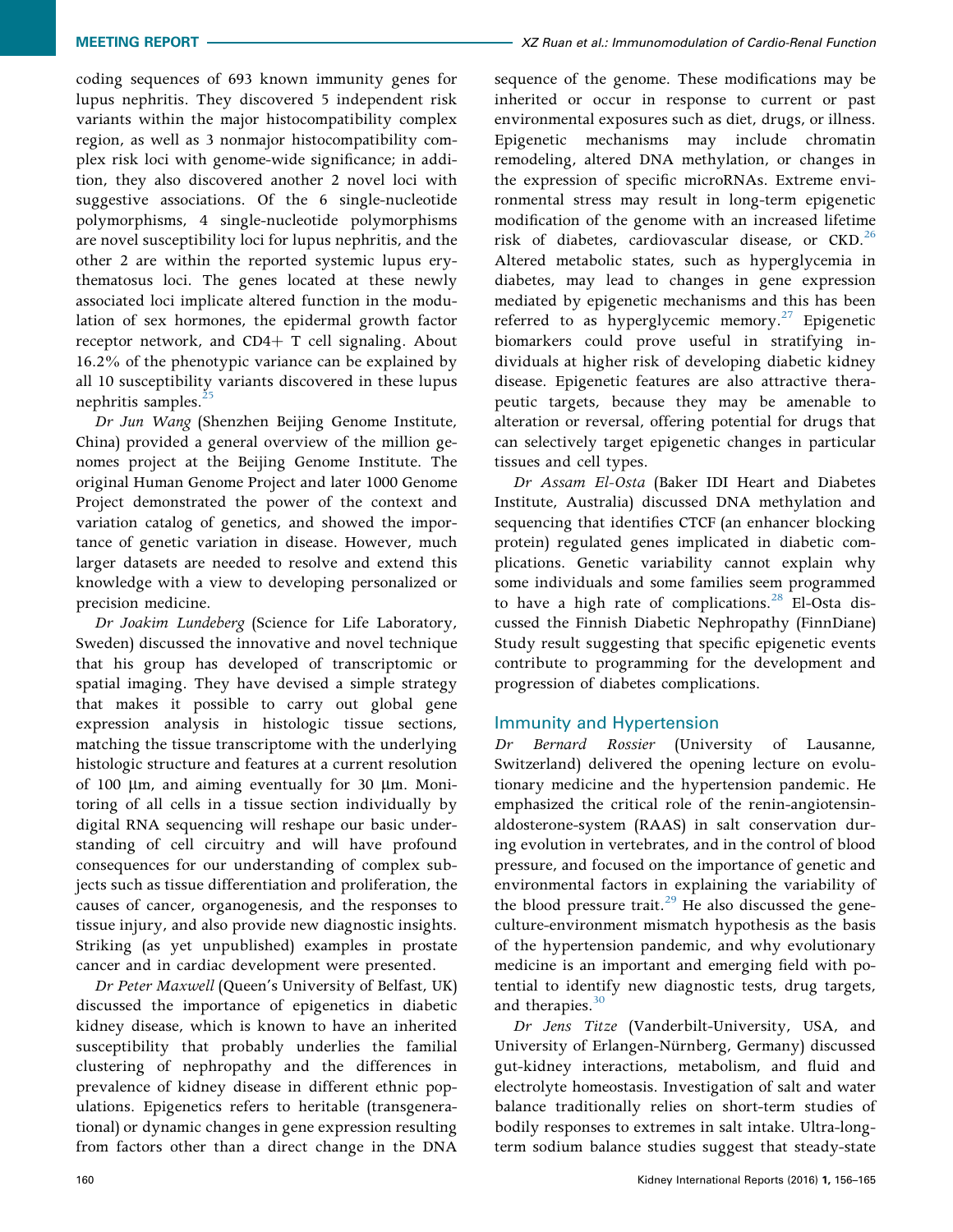sodium balance in humans is characterized by extravascular storage and release of sodium from the body, particularly skin and muscle. Experimental work has revealed that sodium storage is dependent on lymphatic regulation, and recent data show that sodium storage can be imaged and quantified in vivo in humans using sodium MRI. A novel link toward a better understanding of the relationship between renal and cardiovascular disease could be that sodium storage in tissue leads to urea production in the liver and extra-renal tissues, which couples sodium metabolism to urea metabolism. Body sodium content in humans and animals is not constant, does not always readily equilibrate with water, and is not exclusively controlled by the kidney. $31$  This different view of sodium balance provides new research avenues for basic and clinical investigation.

Dr Matthew Bailey (University of Edinburgh, UK) discussed autonomic regulation of the immune system and its implications for blood pressure control and hypertension. Hypertension is still a major modifiable risk factor for cardiovascular disease and CKD, yet for many affected individuals, despite treatment compliance, blood pressure control is inadequate. Chronic activation of RAAS enhances sympathetic tone, which in turn directly enhances the immune response. Any single component of the neuro-immune-endocrine axis may initiate hypertension. When acting in concert, the progression of cardiovascular or renal disease is accel-erated.<sup>[32](#page-9-0)</sup> He reviewed the major studies in this area to establish points of convergence between the autonomic nervous system, the immune system, and RAAS. He also illustrated a novel contribution from macrophages to blood pressure homeostasis. Unraveling the complex biology of the neuro-immune-endocrine axis is challenging, but it is likely to improve our understanding of hypertension and offer more mechanism-based therapies to control blood pressure.

Dr Tianxin Yang (Sun Yat-sen University, China) discussed the (Pro)renin receptor (PRR) and blood pressure control. PRR was cloned around 10 years ago and is an inactive precursor of prorenin, as well as an endocrine hormone and component of RAAS. PRR binding to prorenin activates nonproteolytically an angiotensin II-dependent pathway, but also a PRRdependent (and angiotensin II-independent) signaling pathway. PRR may play an important role in blood pressure regulation and cardiovascular function through its effect on local RAAS activity in various tissues, including the brain, the vasculature, and the kidneys.<sup>[33](#page-9-0)</sup> Central PRR has been shown to affect sympathetic outflow mediating the hypertension induced by angiotensin II and deoxycorticosterone acetate–salt. Mice with overexpression of human PRR

in the vasculature have an elevated blood pressure. Unpublished data support a direct role for the renal PRR in promoting sodium and water reabsorption.<sup>[34](#page-9-0)</sup> PRR may play an important part in the pathogenesis of hypertension and might offer a new therapeutic target in hypertension.<sup>[35](#page-9-0)</sup>

Dr Yanfei Qi (University of Florida, USA) from Mohan Raizada's group provided a summary of neuroimmune communication in hypertension and obesity. Resistant hypertension is thought to be primarily neurogenic in origin and characterized by a dysfunctional autonomic nervous system with heightened inflammatory and neuro-inflammatory profiles. Raizada's group has proposed that brain–bone marrow communication is critical in the maintenance of vascular repair and the inflammatory status of the cardiovascular system. An autonomic-mediated increase in sympathetic nerve activity to the bone marrow impairs this balance, resulting in increased production of proinflammatory progenitor cells and a decrease in angiogenic progenitor cells. This increases peripheral inflammation and compromises vascular repair, both hallmarks of hyperten-sion.<sup>[36](#page-9-0)</sup> Furthermore, some of the proinflammatory progenitor cells migrate into autonomic brain regions, differentiate into activated microglia, and contribute to neuroinflammation. Neuroinflammation-induced release of cytokines, chemokines, and reactive oxygen species enhances autonomic neuronal activity. This perpetual cycle of increased sympathetic nerve activity, proinflammatory progenitors, and neuroinflammation is critical in driving resistant hypertension. $37$  Centrally administered minocycline can dampen neuroinflammation and may be the basis for development of more selective drugs to treat resistant hypertension.<sup>[38](#page-9-0)</sup>

Dr Alicia McDonough (University of Southern California, USA) discussed the importance of proximal tubular sodium transport in the regulation of extracellular fluid volume and blood pressure. Excessive sodium input can acutely increase extracellular fluid volume and blood pressure, but the kidneys normally excrete enough sodium and water to normalize blood pressure, a response known as pressure natriuresis. The molecular mechanisms underlying the interdependence of blood pressure and extracellular fluid volume converge on the regulation of nephron sodium transporters. Angiotensin II-dependent hypertension is associated with cytotoxic T cell infiltration of the kidneys; these cells secrete IL-17A and interferon- $\gamma$ that oppose the down-regulation of sodium hydrogen exchanger isoform 3 and sodium-dependent phosphate cotransporter.<sup>[39](#page-9-0)</sup> Female rodents have a lower set point for pressure natriuresis that is also due to a relative redistribution and depression of sodium hydrogen exchanger isoform 3 and sodium-dependent phosphate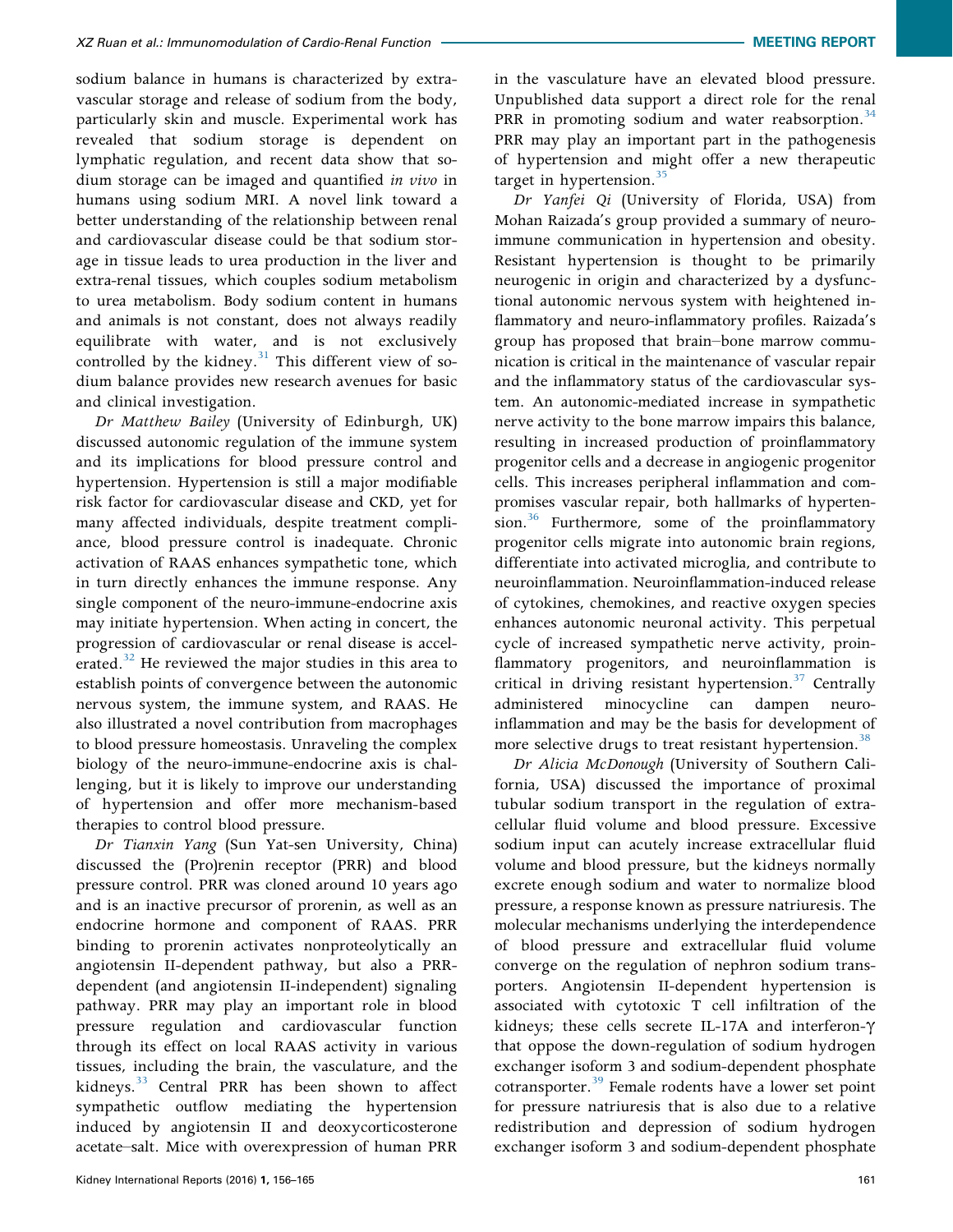cotransporter. Understanding how pressure natriuresis is blunted during hypertension may provide new ways of affecting blood pressure control.<sup>[40](#page-9-0)</sup>

Dr Zhiming Zhu (Third Military Medical University, China) focused on the likely role of transient receptor potential (TRP) channels in intracellular calcium regulation and vascular tone in hypertension. Mammalian TRP channels can be divided into 6 subfamilies, including transient receptor potential cation channels, TRP vanilloid, and TRP melastatin among others. Increased transient receptor potential cation channels 3 (TRPC3) and transient receptor potential cation channels 5 (TRPC5) channel protein expression is found in circulating monocytes of patients with essential hypertension, and in vascular smooth muscle cells from spontaneously hypertensive rats, and is associated with increased cell calcium influx. $41$  In contrast, activation of TRPV1, present in the endothelium and linked to nitric oxide release, and TRPM8 cause vasodilatation and lower blood pressure. $42$  Agonist actions at these TRP channels may underlie the cardiovascular benefit of foods containing capsaicin (TRPV1) or menthol (TRPM8). An imbalance in TRP channel function may contribute to the pathogenesis of hypertension, and these channels might be suitable drug targets for cardiovascular disease and hypertension.<sup>4</sup>

Dr Andrew Newby (University of Bristol, UK) considered macrophage activation and atherogenesis. Macrophages are found at all stages of human and experimental atherosclerosis and deleting them can reduce atheroma in animal models. Although smooth muscle cells can adopt a macrophage-like phenotype when exposed to oxidized low-density lipoprotein, monocyte-derived macrophages are the major players in foam cell formation and plaque progression, and this is supported by a positive correlation between the number of circulating monocytes and susceptibility to atherosclerosis. Although the so-called M1 macrophage phenotype seems to promote plaque rupture and myocardial infarction, the important mediators of macrophage activation remain unclear, which is a barrier to finding better and more selective treat-ments.<sup>[44](#page-9-0)</sup> He presented new data on the importance of foam cell formation from lipid accumulation, and the role of acquired and innate immunity in atherogenesis, but emphasized the limitations in identifying precise mediators in human atherosclerosis and in animal models. Production of matrix degrading enzymes, and the importance of their transcriptomic and epigenetic regulation, is becoming evident from population studies, and a key feature linking macrophage activation to plaque instability. Targeting macrophage activation is a therapeutic goal in preventing stroke and myocardial infarction.

Dr Entai Hou (Xi'an Jiaotong University, China) described the role of fumarase, a mitochondrial and cytosolic enzyme involved in the tricarboxylic acid cycle and amino acid metabolism, respectively, and its role in salt-sensitive hypertension. High-salt loading limits arginine availability for nitric oxide synthase, and, thus, nitric oxide production (from arginine metabolism to citrulline) is reduced in the kidney because of its restricted capacity to regenerate endogenous arginine via the citrulline-nitric oxide pathway. Fumarase activity is significantly lower in the kidneys of Dahl salt-sensitive rats compared with (consomic) control SS-13<sup>BN</sup> rats.<sup>[45](#page-9-0)</sup> In studies, fumarase activity contributed to the reduced arginine synthesis for nitric oxide production and the blood pressure elevation in Dahl salt-sensitive rats challenged with high salt.

# Immunity, Fibrosis, and Kidney Disease

Dr Richard Kitching (Monash University, Australia) discussed the role of dendritic cells in CKD and fibrosis. Although it is attractive to view fibrosis as the final common pathway leading to end-stage renal disease, the drivers of persistent and progressive renal disease are many and varied. Active inflammatory and metabolic factors accelerate fibrosis and determine progressive fibrotic disease, but when chronic injury is advanced, fibrosis still tends to progress even without an ongoing stimulus. Current evidence suggests that macrophages can promote progression in antigenindependent renal fibrosis, whereas the role of inter-stitial dendritic cells is less clear.<sup>[46](#page-9-0)</sup>

Dr Karl E. Kadler (University of Manchester, UK) presented the concept of the circadian clock in matrix synthesis in fibrosis and the illustrative example of tendon biology. Although fibrosis due to ectopic deposition of type I collagen is a recognized feature of many chronic diseases, the molecular mechanisms of collagen fibril formation are still unclear, in part because large and insoluble collagen fibrils are refractory to conventional biochemical or molecular analysis. The highly organized 3-dimensional matrix in tendon is an ideal model for studying all stages and timing of collagen fibrillogenesis, and findings from studying tendons may also be applicable to renal fibrosis. Kadler's group has used serial block facescanning electron microscopy to investigate collagen fibrillogenesis in vivo.<sup>[47](#page-9-0)</sup> This technique can be used to obtain high-resolution images of cells synthesizing collagen fibrils at sites on the plasma membrane, which has led to a 2-stage model of fibrous tissue expansion. $48$ His group has also shown that the tendon is a peripheral clock tissue in which the expression of 750 genes is regulated on a 24-hour rhythm.<sup>[49](#page-9-0)</sup> Disruption of the tendon clock, and some identified key regulatory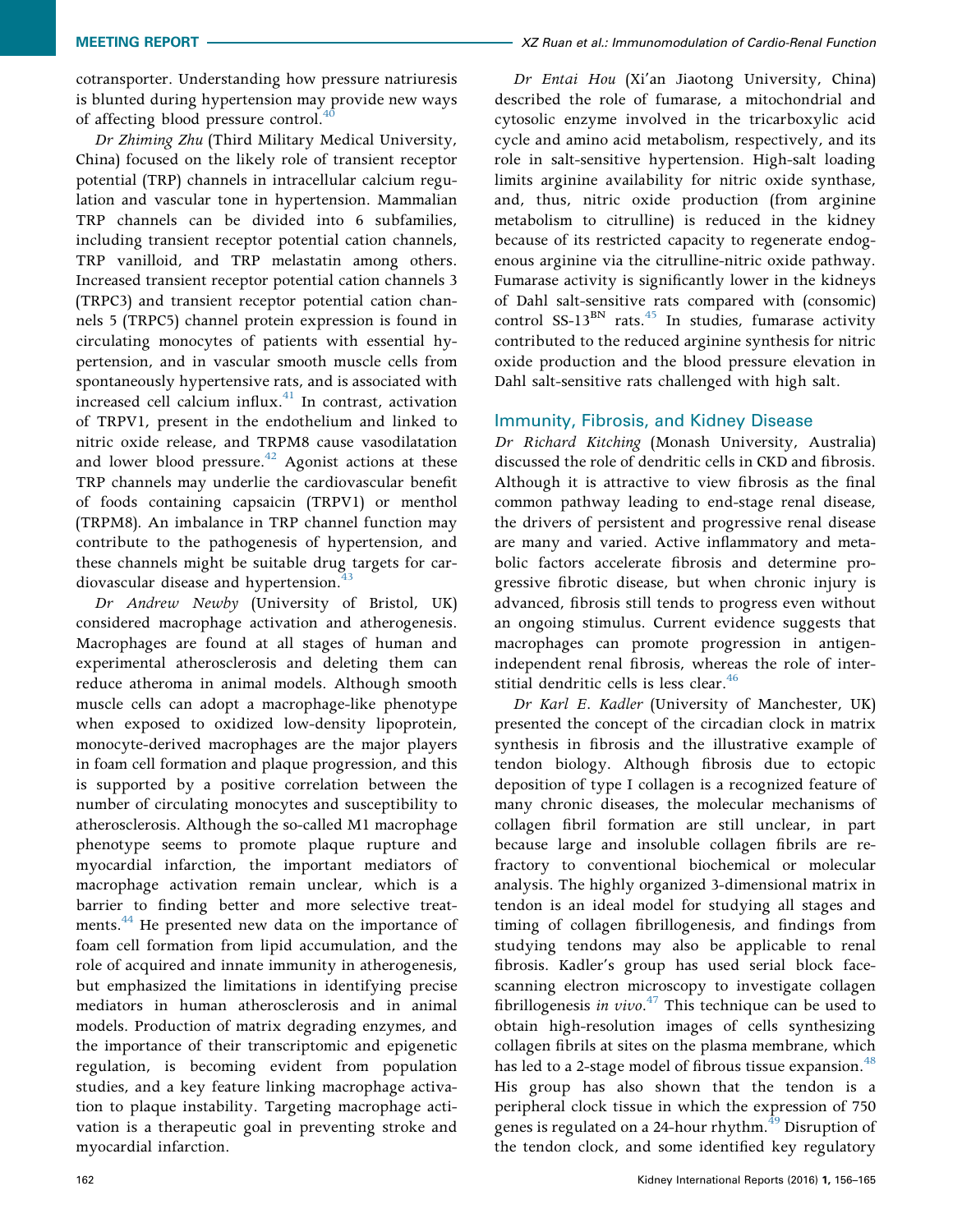genes, leads to abnormal collagen fibril formation and fibrosis.

Dr Youhua Liu (Southern Medical University, China) discussed epithelial-mesenchymal communication in fibroblast activation and kidney fibrosis. Fibroblasts are the cells responsible for excessive production of extracellular matrix, and the tubular epithelium is often the main target of kidney injury. How an injured tubular epithelium communicates with interstitial fibroblasts and causes them to undergo phenotypic activation is a central question. Liu's group recently discovered a critical role for sonic hedgehog and Wnt signaling in mediating an epithelial-mesenchymal communication in renal fibrogenesis.<sup>[50](#page-9-0)</sup> In fibrotic kidneys, sonic hedgehog is induced in tubular epithelium, but not in fibroblasts. However, when sonic hedgehog is induced in fibroblasts it causes their proliferation and activation.<sup>[51](#page-9-0)</sup> When sonic hedgehog is active in fibroblasts, these cells secrete a variety of Wnt ligands that lead to  $\beta$ -catenin activation in the tubular epithelium. Tubular Wnt/ $\beta$ -catenin activation in turn induces a wide range of fibrogenic genes, including all components of the RAAS system. $52$  These results suggest that sonic hedgehog and  $Wnt/\beta$ -catenin pathways can mediate bidirectional communication between the tubular epithelium and interstitial fibroblasts.

Dr Huiyao Lan (Chinese University of Hong Kong, China) talked about the TGF- $\beta$ /Smad signaling pathway in kidney and cardiovascular disease. Lan's group has found that in hypertension, angiotensin II is able to activate the transforming growth factor- $\beta$ /Smad signaling pathway via transforming growth factor- $\beta$ -dependent and -independent mechanisms.<sup>[53](#page-9-0)</sup> Transforming growth factor- $\beta$ /Smad3 signaling may be a key pathway in cardio-renal fibrosis, and increasing Smad7 or microRNA-29 expression may be a valid therapeutic approach.<sup>[54](#page-9-0)</sup>

Dr Mark Okusa (University of Virginia, USA) described sphingolipid signaling in kidney disease. Sphingosine 1-phosphate is the product of sphingosine phosphorylation by 2 sphingosine kinase (SphK) isoforms (SphK1 and SphK2). Localization of SphK1 near the plasma membrane provides sphingosine 1-phosphate, which is exported out of the cell by ABC transporters and spinster homolog 2, where it can bind to its 5 different G-protein coupled receptors (sphingosine 1-phosphate 1–5). SphK1 promotes cell survival and proliferation, and regulates cell transformation. Less is known about SphK2, but several reports suggest that SphK2 may have proapoptotic functions.<sup>55</sup> Dr Okusa discussed the role of the sphingolipid pathway in AKI, repair, and fibrosis. Sphingosine 1-phosphate 1, sphingosine 1-phosphate 3, and SphK2 may be new therapeutic targets for AKI and progressive kidney disease.<sup>56</sup>

Dr Jun Ni (Chinese University of Hong Kong, China) discussed the finding that angiotensin-converting enzyme 2 (ACE2)/angiotensin 1-7 (Ang 1-7)/Mas receptor (Mas) deficiency can promote angiotensin II-related renal fibrosis by enhancing ERK1/2-MAPK-Smad3 crosstalk. Ni provided evidence for the ACE2/ Ang1-7/Mas axis having a protective role in CKD by countering the effects of angiotensin II through its AT1 receptor. They have found that deletion of ACE2 or Mas in mice causes high blood, which is even higher following angiotensin II infusion in double knockouts. Compared with single ACE2 or Mas knockouts, double knockouts develop more severe hypertensive kidney injury, including markers of renal fibrosis. Disruption of the ACE2/Ang1-7/Mas axis enhances AT1 receptordependent ERK/MAPK-Smad3 signaling.

Dr Yi Guan (Huashan Hospital, China) reported on nicotinamide mononucleotide, a key intermediate in nicotinamide adenine dinucleotide biosynthesis, which can rescue the age-related susceptibility to cisplatininduced AKI. This effect involves SIRT1 activation, which is a nicotinamide adenine dinucleotide biosynthesis-dependent deacetylase, linking nicotinamide mononucleotide supplementation to its protective effect. Studies have shown that in the aging kidney nicotinamide adenine dinucleotide biosynthesis levels and SIRT1 expression are both reduced, which may underlie the more general age-associated increase in the risk of AKI. Giving nicotinamide mononucleotide, a metabolite of the lipid-lowering drug niacin, may have a preventative role in managing patients at high risk of cisplatin-induced AKI, but perhaps also more generally.

Dr Weidong Wang (Sun Yat-sen University, China) discussed dual activation of the insulin-sensitizing bile acid receptors, nuclear receptor FXR (see earlier) and G-protein-coupled receptor TGR5, which together can attenuate lithium-induced nephrogenic diabetes insipidus. Wang's group has used INT-767, a dual FXR and TGR5 agonist, and INT-747, an FXR agonist, in lithiuminduced nephrogenic diabetes insipidus; INT-767, but not INT-747, prevented the lithium-induced decrease in urine osmolality and increase in urine output. INT-767 also attenuated lithium-induced down-regulation of the aquaporin-2 protein, and mRNA expression of aquaporin-2, V2R, FXR, and TGR5 in the kidney inner medulla. In primary cell cultures of rat inner medulla collecting duct, INT-767 increased aquaporin-2 protein expression in control and lithium-treated rats, whereas INT-747 increased aquaporin-2 expression in control rats only. Activation of both FXR and TGR5 in the kidney can affect water transport and prevent lithiuminduced nephrogenic diabetes insipidus, the latter mainly via TGR5 activation.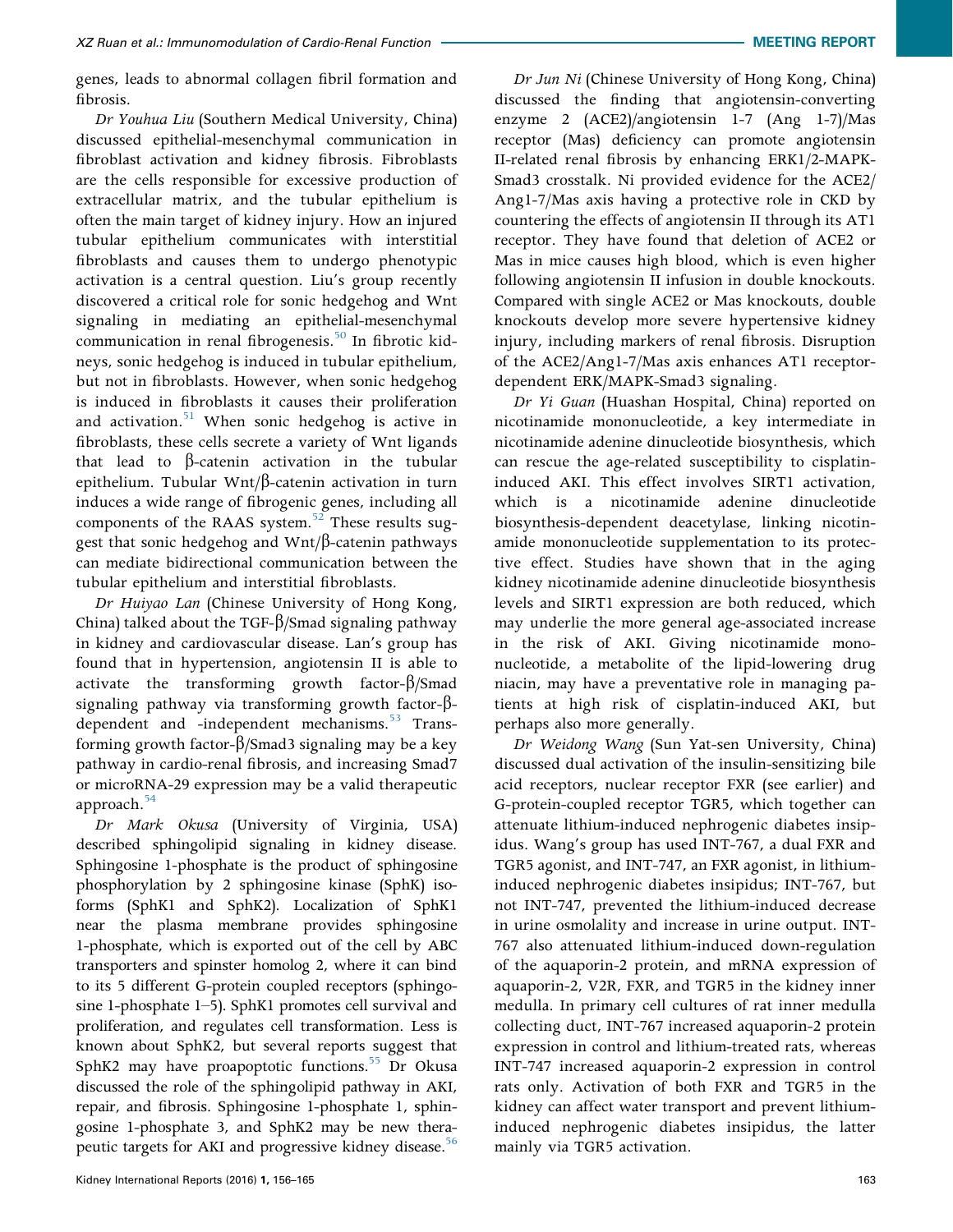<span id="page-8-0"></span>Dr Jing Nie (Southern Medical University, China) described the effects of targeted deletion of NUMB, which encodes the ubiquitous adaptor protein Numb, involved in many cellular functions, including cell fate, adhesion, migration, and proliferation. It is expressed in the renal tubule and glomerulus and attenuates interstitial fibrosis by mitigating G2/M cell cycle arrest when deleted in proximal tubular cells. Studies in a knockout mouse model reveal that Numb may be yet another target in treating tubulointerstitial fibrosis.

#### **Conclusion**

International Society of Nephrology Forefronts Symposia are intended to educate and inform, and to broaden and advance basic and applied renal science by drawing on expertise from diverse fields of biology and clinical medicine. As can be seen from the breadth of subjects covered in the summaries listed above, we believe these goals were achieved. In addition, it was a unique opportunity to bring research scientists, clinical scientists, and nephrologists from Asia (specifically China), Australia, Europe, and North America together in such a closely interactive format ([Figure 1](#page-1-0)). The 2015 International Society of Nephrology Forefronts Symposium in Shenzhen attracted more than 200 active scientists—senior and junior—and has, and will, lead to new exchanges and productive collaborations to innovate in nephrology research and improve clinical practice.

# **DISCLOSURE**

All the authors declared no competing interests.

# ACKNOWLEDGMENT

We thank the support from the Shenzhen Peacock Plan (KQTD20140630100746562) and Kidney Research UK (RP46/2015).

#### **REFERENCES**

- 1. [Artis D, Spits H. The biology of innate lymphoid cells.](http://refhub.elsevier.com/S2468-0249(16)30045-6/sref1) Nature. [2015;517:293](http://refhub.elsevier.com/S2468-0249(16)30045-6/sref1)–301.
- 2. [Turner J-E, Morrison PJ, Wilhelm C, et al. IL-9-mediated](http://refhub.elsevier.com/S2468-0249(16)30045-6/sref2) [survival of type 2 innate lymphoid cells promotes damage](http://refhub.elsevier.com/S2468-0249(16)30045-6/sref2) [control in helminth-induced lung in](http://refhub.elsevier.com/S2468-0249(16)30045-6/sref2)flammation. J Exp Med. [2013;210:2951](http://refhub.elsevier.com/S2468-0249(16)30045-6/sref2)–2965.
- 3. [Disteldorf EM, Krebs CF, Paust H-J, et al. CXCL5 drives](http://refhub.elsevier.com/S2468-0249(16)30045-6/sref3) [neutrophil recruitment in TH17-mediated GN.](http://refhub.elsevier.com/S2468-0249(16)30045-6/sref3) J Am Soc Nephrol[. 2015;26:55](http://refhub.elsevier.com/S2468-0249(16)30045-6/sref3)–66.
- 4. Wu H, Noordmans GA, O'[Brien MR, et al. Absence of MyD88](http://refhub.elsevier.com/S2468-0249(16)30045-6/sref4) [signaling induces donor-speci](http://refhub.elsevier.com/S2468-0249(16)30045-6/sref4)fic kidney allograft tolerance. [J Am Soc Nephrol](http://refhub.elsevier.com/S2468-0249(16)30045-6/sref4). 2012;23:1701–1716.
- 5. [Hu M, Wang C, Zhang GY, et al. In](http://refhub.elsevier.com/S2468-0249(16)30045-6/sref5)filtrating Foxp3(+[\) regula](http://refhub.elsevier.com/S2468-0249(16)30045-6/sref5)[tory T cells from spontaneously tolerant kidney allografts](http://refhub.elsevier.com/S2468-0249(16)30045-6/sref5) [demonstrate donor-speci](http://refhub.elsevier.com/S2468-0249(16)30045-6/sref5)fic tolerance. Am J Transplant. [2013;13:2819](http://refhub.elsevier.com/S2468-0249(16)30045-6/sref5)–2830.
- 6. [Rogers NM, Ferenbach DA, Isenberg JS, et al. Dendritic cells](http://refhub.elsevier.com/S2468-0249(16)30045-6/sref6) [and macrophages in the kidney: a spectrum of good and evil.](http://refhub.elsevier.com/S2468-0249(16)30045-6/sref6) [Nat Rev Nephrol](http://refhub.elsevier.com/S2468-0249(16)30045-6/sref6). 2014;10:625–643.
- 7. [Italiano JE, Mairuhu ATA, Flaumenhaft R. Clinical relevance](http://refhub.elsevier.com/S2468-0249(16)30045-6/sref7) [of microparticles from platelets and megakaryocytes.](http://refhub.elsevier.com/S2468-0249(16)30045-6/sref7) Curr [Opin Hematol](http://refhub.elsevier.com/S2468-0249(16)30045-6/sref7). 2010;17:578–584.
- 8. [Gou S-J, Yuan J, Chen M, et al. Circulating comple](http://refhub.elsevier.com/S2468-0249(16)30045-6/sref8)[ment activation in patients](http://refhub.elsevier.com/S2468-0249(16)30045-6/sref8) with anti-neutrophil cyto[plasmic antibody-associated vasculitis.](http://refhub.elsevier.com/S2468-0249(16)30045-6/sref8) Kidney Int. 2013; [83:129](http://refhub.elsevier.com/S2468-0249(16)30045-6/sref8)–137.
- 9. [Strowig T, Henao-Mejia J, Elinav E, et al. In](http://refhub.elsevier.com/S2468-0249(16)30045-6/sref9)flammasomes in [health and disease.](http://refhub.elsevier.com/S2468-0249(16)30045-6/sref9) Nature. 2012;481:278–286.
- 10. [Darisipudi MN, Knauf F. An update on the role of the](http://refhub.elsevier.com/S2468-0249(16)30045-6/sref10) infl[ammasomes in the pathogenesis of kidney diseases.](http://refhub.elsevier.com/S2468-0249(16)30045-6/sref10) [Pediatr Nephrol](http://refhub.elsevier.com/S2468-0249(16)30045-6/sref10). 2016;31:535–544.
- 11. [Knauf F, Asplin JR, Granja I, et al. NALP3-mediated in](http://refhub.elsevier.com/S2468-0249(16)30045-6/sref11)flam[mation is a principal cause of progressive renal failure in](http://refhub.elsevier.com/S2468-0249(16)30045-6/sref11) [oxalate nephropathy.](http://refhub.elsevier.com/S2468-0249(16)30045-6/sref11) Kidney Int. 2013;84:895–901.
- 12. [Wu C, Yosef N, Thalhamer T, et al. Induction of pathogenic](http://refhub.elsevier.com/S2468-0249(16)30045-6/sref12) [TH17 cells by inducible salt-sensing kinase SGK1.](http://refhub.elsevier.com/S2468-0249(16)30045-6/sref12) Nature. [2013;496:513](http://refhub.elsevier.com/S2468-0249(16)30045-6/sref12)–517.
- 13. [Liu D, Wen Y, Tang T-T, et al. Megalin/cubulin-lysosome](http://refhub.elsevier.com/S2468-0249(16)30045-6/sref13)[mediated albumin reabsorption is involved in the tubular cell](http://refhub.elsevier.com/S2468-0249(16)30045-6/sref13) activation of NLRP3 infl[ammasome and tubulointerstitial](http://refhub.elsevier.com/S2468-0249(16)30045-6/sref13) inflammation. J Biol Chem[. 2015;290:18018](http://refhub.elsevier.com/S2468-0249(16)30045-6/sref13)–18028.
- 14. [Singh SP, Tao S, Fields TA, et al. Glycogen synthase kinase-3](http://refhub.elsevier.com/S2468-0249(16)30045-6/sref14) inhibition attenuates fi[broblast activation and development of](http://refhub.elsevier.com/S2468-0249(16)30045-6/sref14) fi[brosis following renal ischemia-reperfusion in mice.](http://refhub.elsevier.com/S2468-0249(16)30045-6/sref14) Dis [Model Mech](http://refhub.elsevier.com/S2468-0249(16)30045-6/sref14). 2015;8:931–940.
- 15. [Fei N, Zhao L. An opportunistic pathogen isolated from the](http://refhub.elsevier.com/S2468-0249(16)30045-6/sref15) [gut of an obese human causes obesity in germfree mice.](http://refhub.elsevier.com/S2468-0249(16)30045-6/sref15) ISME J[. 2013;7:880](http://refhub.elsevier.com/S2468-0249(16)30045-6/sref15)–884.
- 16. [Wang Z, Roberts AB, Buffa JA, et al. Non-lethal Inhibition of](http://refhub.elsevier.com/S2468-0249(16)30045-6/sref16) [gut microbial trimethylamine production for the treatment of](http://refhub.elsevier.com/S2468-0249(16)30045-6/sref16) [atherosclerosis.](http://refhub.elsevier.com/S2468-0249(16)30045-6/sref16) Cell. 2015;163:1585–1595.
- 17. [Hepworth MR, Monticelli LA, Fung TC, et al. Innate lymphoid](http://refhub.elsevier.com/S2468-0249(16)30045-6/sref17)  $cells$  regulate  $CD4+T-cell$  responses to intestinal commensal bacteria. Nature[. 2013;498:113](http://refhub.elsevier.com/S2468-0249(16)30045-6/sref17)–117.
- 18. [Sonnenberg GF, Monticelli LA, Alenghat T, et al. Innate](http://refhub.elsevier.com/S2468-0249(16)30045-6/sref18) [lymphoid cells promote anatomical containment of](http://refhub.elsevier.com/S2468-0249(16)30045-6/sref18) [lymphoid-resident commensal bacteria.](http://refhub.elsevier.com/S2468-0249(16)30045-6/sref18) Science. 2012;336: [1321](http://refhub.elsevier.com/S2468-0249(16)30045-6/sref18)–1325.
- 19. [Jiang C, Xie C, Li F, et al. Intestinal farnesoid X receptor](http://refhub.elsevier.com/S2468-0249(16)30045-6/sref19) [signaling promotes nonalcoholic fatty liver disease.](http://refhub.elsevier.com/S2468-0249(16)30045-6/sref19) J Clin Invest[. 2015;125:386](http://refhub.elsevier.com/S2468-0249(16)30045-6/sref19)–402.
- 20. [Li F, Jiang C, Krausz KW, et al. Microbiome remodelling leads](http://refhub.elsevier.com/S2468-0249(16)30045-6/sref20) [to inhibition of intestinal farnesoid X receptor signalling and](http://refhub.elsevier.com/S2468-0249(16)30045-6/sref20) [decreased obesity.](http://refhub.elsevier.com/S2468-0249(16)30045-6/sref20) Nat Commun. 2013;4:2384.
- 21. [Velica P, Zech M, Henson S, et al. Genetic regulation of fate](http://refhub.elsevier.com/S2468-0249(16)30045-6/sref21) [decisions in therapeutic T cells to enhance tumor protection](http://refhub.elsevier.com/S2468-0249(16)30045-6/sref21) [and memory formation.](http://refhub.elsevier.com/S2468-0249(16)30045-6/sref21) Cancer Res. 2015;75:2641–2652.
- 22. [Gao M, Cao R, Du S, et al. Disruption of prostaglandin E2](http://refhub.elsevier.com/S2468-0249(16)30045-6/sref22) [receptor EP4 impairs urinary concentration via decreasing](http://refhub.elsevier.com/S2468-0249(16)30045-6/sref22) [aquaporin 2 in renal collecting ducts.](http://refhub.elsevier.com/S2468-0249(16)30045-6/sref22) Proc Natl Acad Sci. [2015;112:8397](http://refhub.elsevier.com/S2468-0249(16)30045-6/sref22)–8402.
- 23. [Galic S, Fullerton MD, Schertzer JD, et al. Hematopoietic](http://refhub.elsevier.com/S2468-0249(16)30045-6/sref23) AMPK  $\beta$ [1 reduces mouse adipose tissue macrophage](http://refhub.elsevier.com/S2468-0249(16)30045-6/sref23) infl[ammation and insulin resistance in obesity.](http://refhub.elsevier.com/S2468-0249(16)30045-6/sref23) J Clin Invest. [2011;121:4903](http://refhub.elsevier.com/S2468-0249(16)30045-6/sref23)–4915.